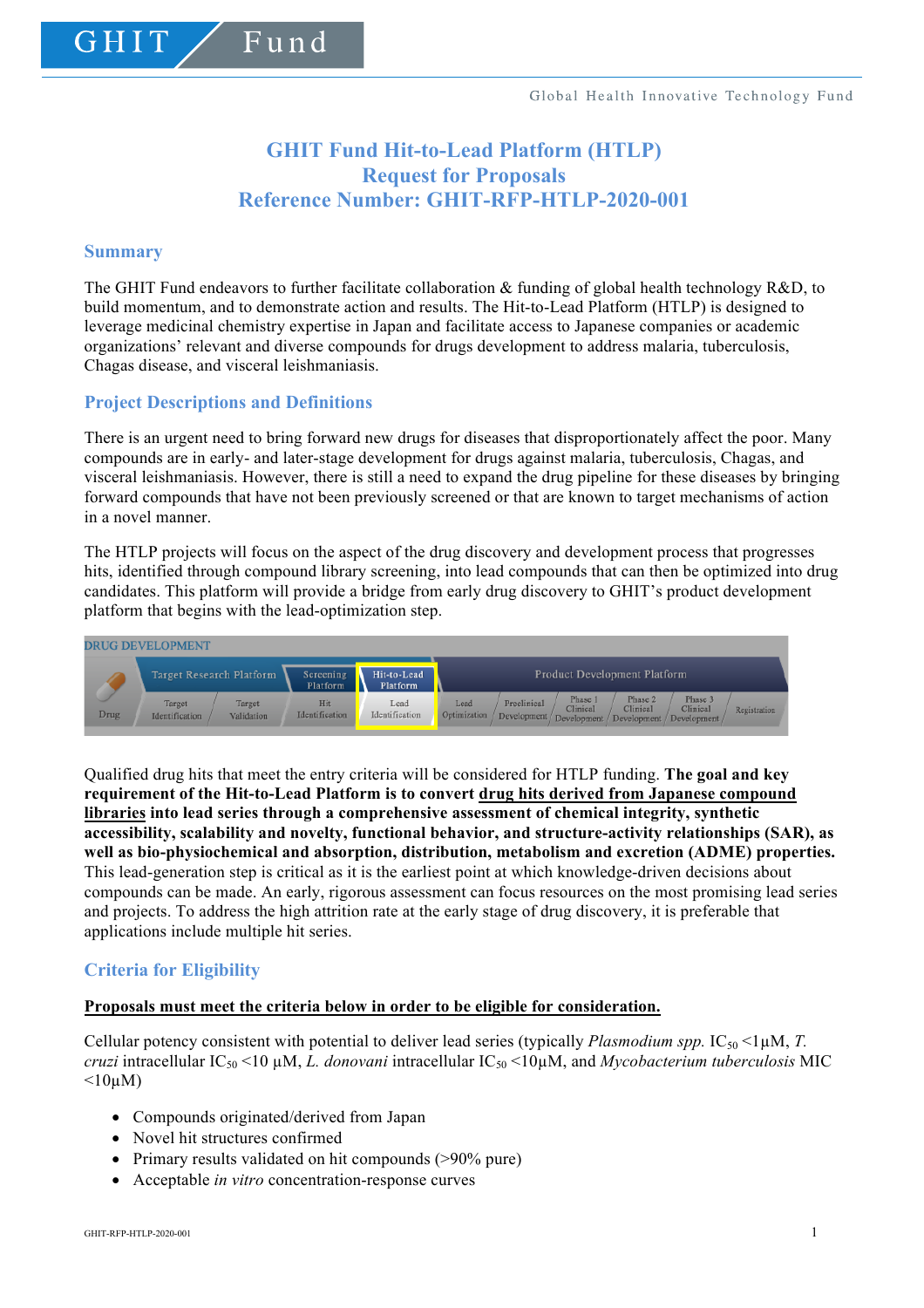• Preliminary SAR with existing analogues

Fund

- Progressable chemotypes
- $>10$ -fold selectivity for cytotoxicity using a mammalian cell line (e.g. HepG2)
- Adequate selectivity in counter  $assay(s)$
- No blocking intellectual property (IP)
- No major synthesis or formulation issues anticipated

# **Project Outcomes**

# **Generic criteria**

GHIT

- TPP (Target Product Profile)/TCP (Target Candidate Profile) defined
- Acceptable *in vitro* potency. Oral efficacy in appropriate disease model (see below)
- Potential to deliver compounds with sufficient potency and favorable physicochemical properties (i.e., tractable SAR and structure liability relationships) with properties within the series within 10 fold of the TCP/ TPP
- Synthetic chemistry amenable to rapid series expansion preferred
- $\bullet$  >10 fold selectivity with respect to cytotoxicity
- Acceptable physicochemical properties (typically solubility in  $PBS >10\mu$ M, acceptable lipophilicity)
- Manageable ADME/Toxicity profile (liver microsome stability, plasma binding, permeability, CYP inhibition, hERG inhibition and, typically, secondary pharmacology selectivity profile)
- Oral bioavailability in rodents demonstrated  $(> 25\%)$
- No known toxicophores or undesirable reactive groups and no chemical feature with a liability associated with the pharmacophore; however, if required for biological activity, some indication that its toxicity can be managed
- No acute toxicity from in vivo efficacy studies
- Liabilities of the series understood and a rationale generated for why they can be overcome in the subsequent optimization phase
- No apparent IP obstacles for progression of this series

# **Malaria**

- *In vitro* potency against wild type and resistant strains within 10 fold of Target Candidate Profile (TCP)
- Frontrunners tested across the entire malaria life-cycle and specialist mechanistic assays so series' profile and potential for each TCP understood
- In vivo efficacy criteria:
	- $\checkmark$  Blood stages (TCP1 and TCP2): Observed parasite clearance in a *P. falciparum* infected SCID mouse model when given orally:  $ED_{90} < 50$ mg/kg
	- $\checkmark$  Anti-relapse (TCP3a): no *in vivo* criteria demonstrated anti-hypnozoite activity *in vitro*
	- $\checkmark$  Transmission-blocking (TCP3b): Potency in functional gametocyte assay (gamete formation) in a similar range to the *in vitro* asexual blood stage potency
	- $\checkmark$  Chemoprotection (TCP4): Efficacy in a prophylaxis model of malaria; ED<sub>90</sub><50mg/kg

\*For more information regarding TCPs and TPPs, please refer to the following URL: https://www.mmv.org/research-development/information-scientists/target-product-profiles-target-candidate-profiles

# **Tuberculosis**

- Good *in vitro* activity against replicating and preferably also non-replicating *M. tuberculosis* (MIC under aerobic conditions (MABA) $\leq$   $\mu$ M and/ or under anaerobic conditions (LORA) $\leq$ 20  $\mu$ M)
- Bactericidal activity preferred
- Preliminary indication of safety and efficacy demonstrated in mice (greater than 0.5 log CFU reduction at doses equal to or less than 400 mg/kg in a mouse acute infection model)
- No cross resistance with existing TB drugs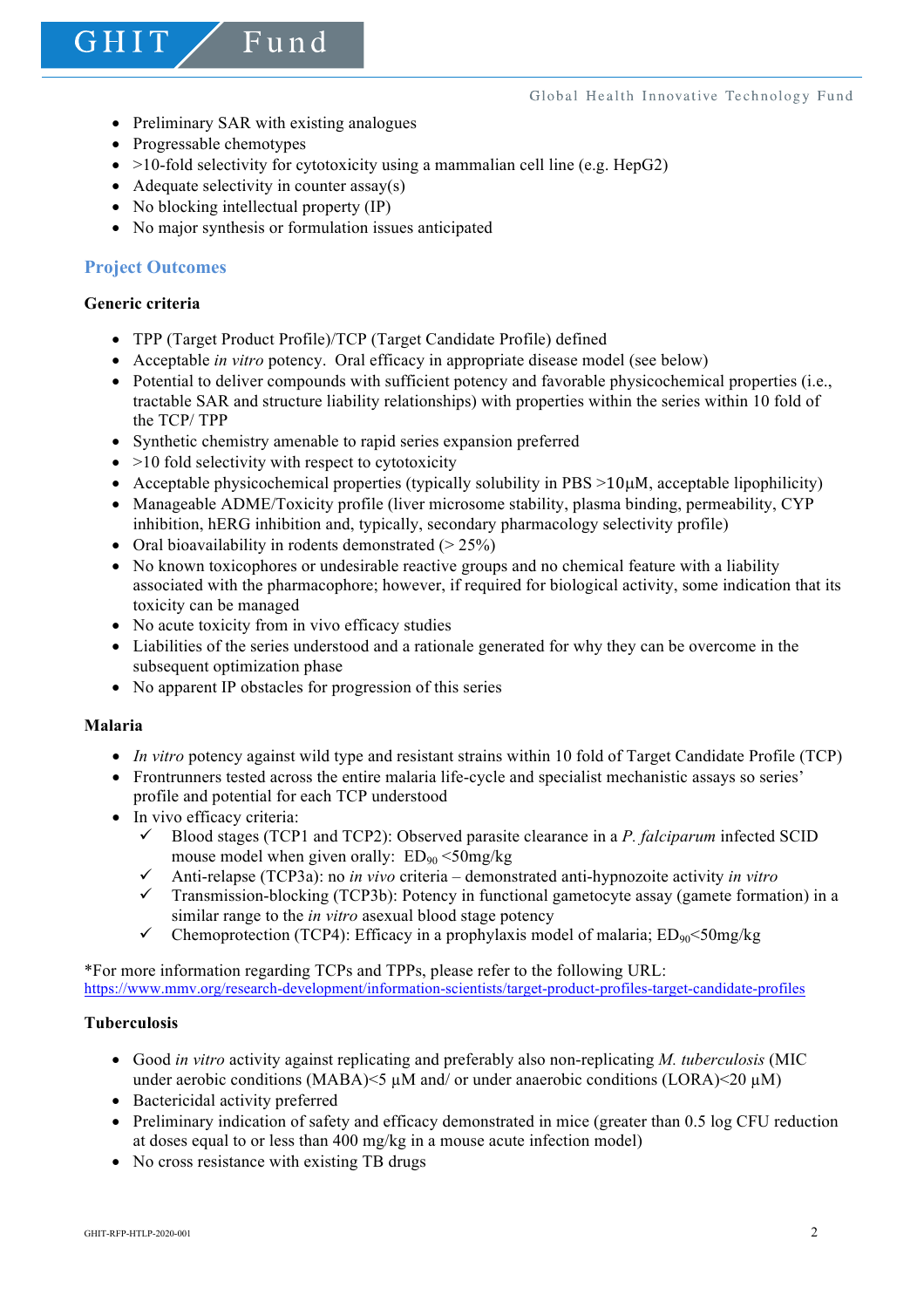GHIT

• *In vitro* potency within 10 fold of TPP

 $F$ und

• Acute mouse model of Chagas disease: 80% parasitaemia reduction or no parasites detected at the end of treatment and an increase in life span (10 x 50mg/kg *p.o.*)

#### **Visceral leishmaniasis**

- *In vitro* potency within 10 fold of TPP
- Mouse (or hamster) model (infected with *L. donovani* or *L. infantum*): >70% reduction in liver parasitaemia after 5 x 50mg/kg *p.o. q.d.* or *b.i.d*.

# **Eligible Collaboration Partners**

The GHIT Fund **requires** each HTLP project to have a collaboration with one of the three leading drug development PDPs as a partner: **Medicines for Malaria Venture (MMV)**, **Drugs for Neglected Diseases**  *initiative* **(DND***i***), and the Global Alliance for TB Drug Development (GATB). A partnership with one of the above PDPs needs to have been solidified at the time of ITA and proposal submission.**

There is no set format for a collaborative project. However, it is important that each partner is contributing significantly to the collaboration. For example, an international organization working only with a Japanese contract research organization would not qualify for funding.

The GHIT Fund has data access and product access policies that must be followed by development partners (https://www.ghitfund.org/applyforfunding/accesspolicy/en). All partners to the partnership will need to sign an agreement with the GHIT Fund that includes access principles (data/ IP and product).

# **Application Process and Instructions**

All correspondence and documents relating to this RFP shall be written in English. The applicant shall bear all costs associated with the preparation and submission of the proposal, including costs associated with proposal development, presentation, and contract and agreement negotiation (unless otherwise noted by the GHIT Fund).

# *Intent to Apply*

Interested applicants must complete the *GHIT-RFP-HTLP-2020-001\_IntentToApply.docx* document and return it by email to HTLPResponse@ghitfund.org by **10:00am Tokyo time on February 28, 2020** (use email subject line: GHIT-RFP-HTLP-2020-001\_Intent to Apply). Please do not submit any other documents to the GHIT Fund other than the Intent to Apply form.

Applicants who submit the *Intent to Apply* document will receive a confirmation email. The GHIT Fund staff will then perform an initial partnership and scope eligibility assessment. **Only eligible applicants will be invited to submit the full proposal and will receive the proposal templates from the GHIT Fund**. In addition, an individual Project ID will be assigned to each eligible proposal.

#### *Proposal Submission*

Eligible applicants are required to submit their completed proposal to HTLPResponse@ghitfund.org by **10:00am Tokyo time on March 31, 2020** (use email subject line: [Project ID] GHIT-RFP-HTLP-2020- 001 Proposal). Applicants who successfully submit their proposal document will receive a confirmation email. Proposals may not be modified after the submission due date (unless applicants receive the request from the GHIT Fund).

Proposals must be reviewed and approved by all the collaboration partners who are participating in the project prior to submission. The *Collaboration Partners' Approval* form (*Collaboration\_Partners'\_Approval.docx*)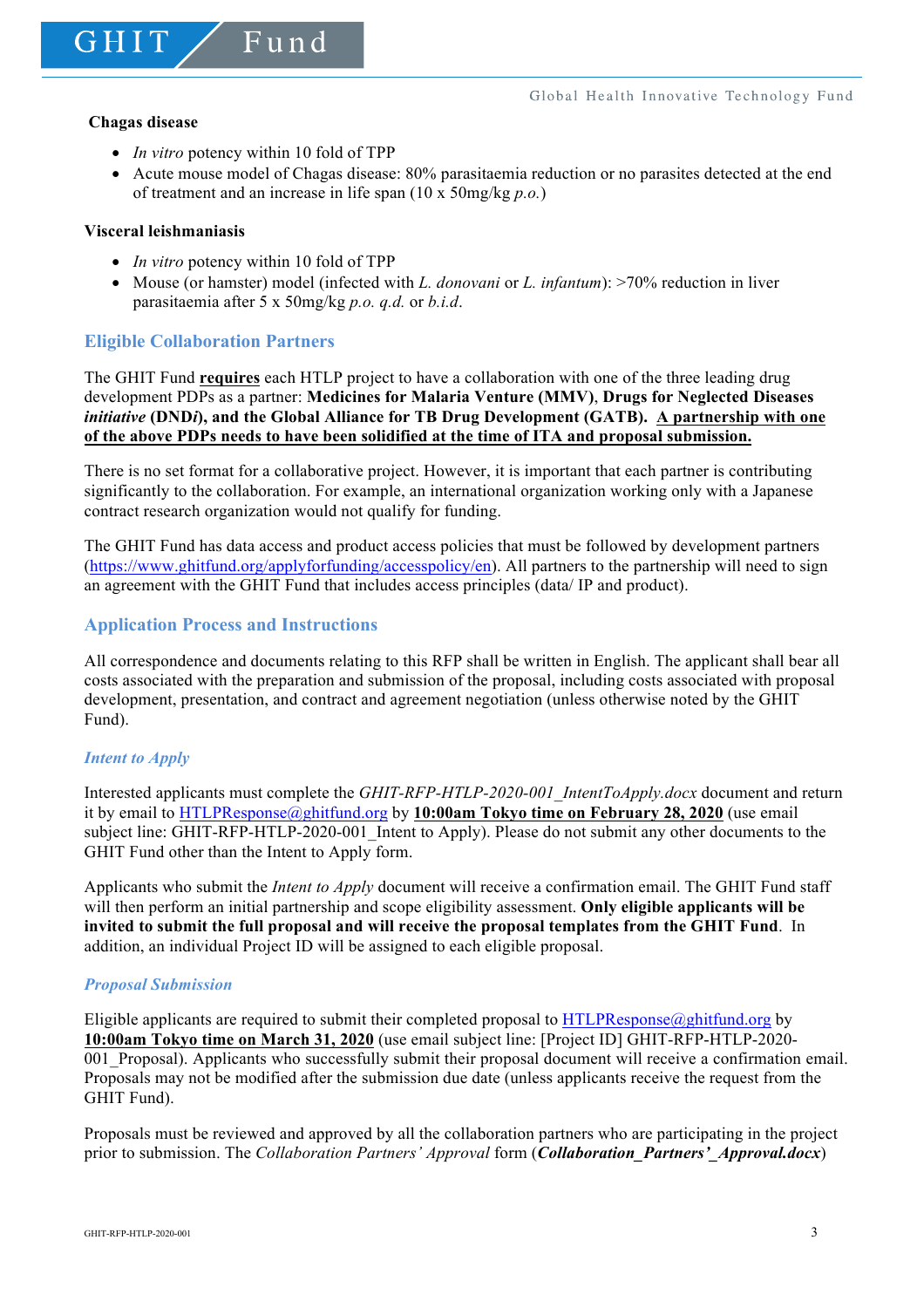must be signed by all the collaboration partners and a PDF copy must be submitted along with other proposal documents.

The GHIT Fund may, at its own discretion, extend the closing date by notifying applicants. Proposals received after the closing date for submission without prior agreement will be ineligible for consideration, but may be resubmitted in response to future RFPs.

#### *RFP Questions*

GHIT

Prospective applicants may also submit RFP questions to HTLPResponse@ghitfund.org until **10:00am Tokyo time on March 24, 2020** (please use email subject line: **GHIT-RFP-HTLP-2020-001\_Questions**). Please note that it may take time for the GHIT Fund Management Team to respond to your inquiries, so make sure to address your questions well in advance of the submission deadlines. A Frequently Asked Questions (FAQ) page is also available on the GHIT Fund website for reference: https://www.ghitfund.org/applyforfunding/investmentfaq/en.

#### **Proposal Evaluation**

# *Preliminary Examination of Proposals*

Proposals will initially be examined to determine whether the:

Fund

- Partnership meets the GHIT Fund eligibility criteria
- Project objectives are aligned with the RFP-specified scope
- Proposal is complete and addresses all required content

GHIT Fund staff may ask clarifying questions or request additional information, as needed, to qualify proposals for evaluation.

#### *Technical Evaluation*

All eligible proposals will be evaluated based on the following criteria by the External Panel including Japanese and non-Japanese panels, which is comprised of several experts in the discovery and development of global health technologies, each of whom possesses the experience to objectively evaluate the proposal content.

- Scientific and technical merit (e.g., sound approach and methodology, level of innovation, overall quality and comprehensiveness)
- Potential Impact (e.g., how it will address a global health priority)
- Partnership and project management (e.g., collaboration capabilities and expertise, project history and performance, risk management, budget)

If a proposal has already been deemed technically or scientifically sound and aligned with global health needs by an established independent scientific or technical advisory committee (such as those established by PDPs), the partnership is expected to include a summary of the outcome of that review in their proposal submission.

After the review process, the External Panel will provide funding recommendations to the HTLP Sub-Committee, which is comprised of selected GHIT Selection Committee members, who review and approve funding recommendations.

Please note that the GHIT Fund Management Team does not have influence, authority, or decision power on the review and evaluation, funding recommendations, and award or non-award decisions of submitted proposals by the Expert Panel, Selection Committee, Sub-Committee, and the Board of Directors. In addition, submission of the Intent to Apply form and proposal documents to the GHIT Fund does not guarantee an automatic funding approval for your proposal.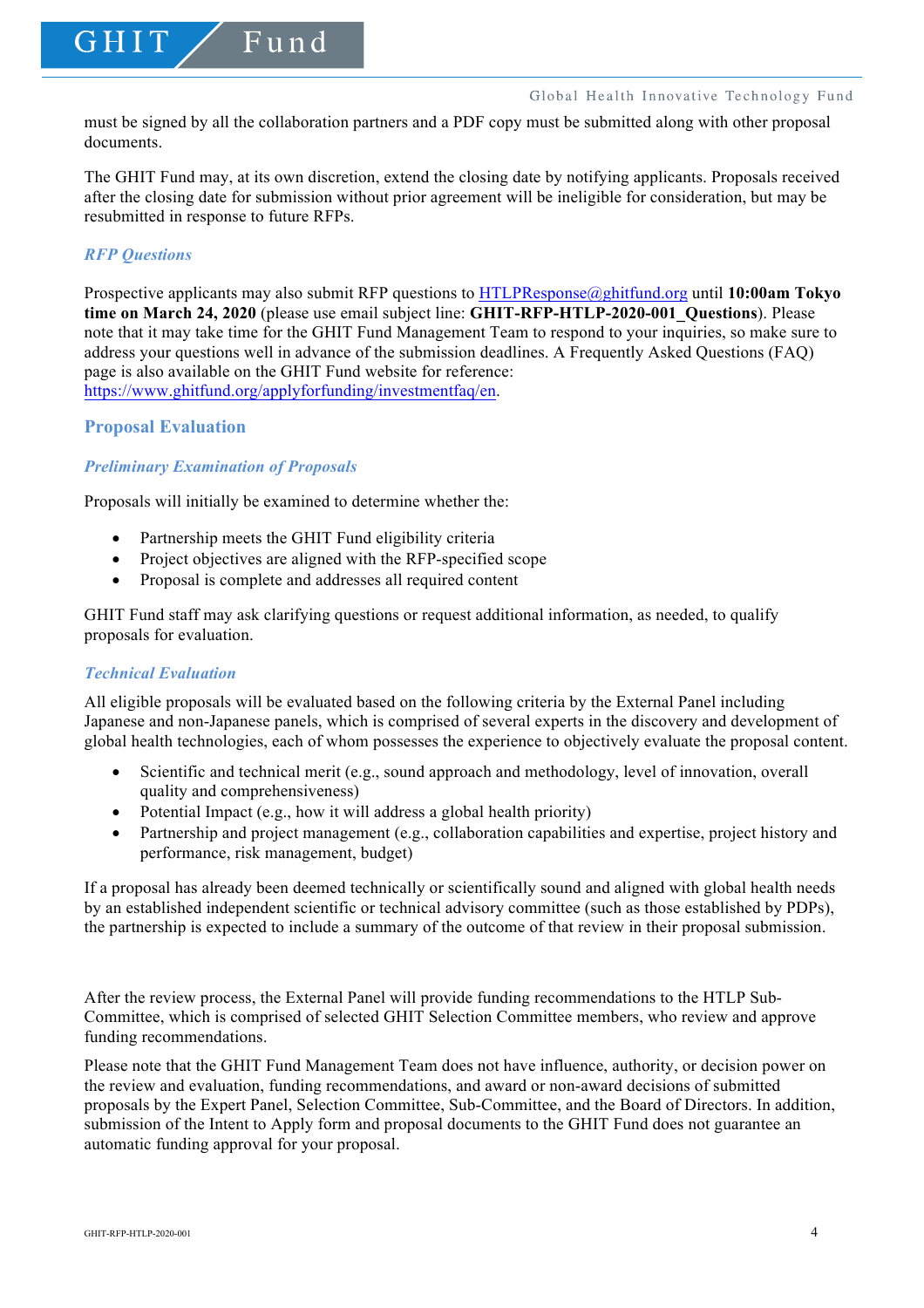# **Award Administration and Conditions**

GHIT

Fund

After the HTLP Sub-Committee approval, the GHIT Fund will notify applicants of the award decision by email. **Please note that GHIT Fund is not able to provide formal feedback to applicants receiving a nonaward decision.**

If the proposal is selected and the applicant receives an award notification, all partners are required to sign the Investment Agreement with the GHIT Fund and also submit a collaboration partners' contractual agreement which clearly defines the roles and responsibilities of all collaboration partners, within one month from award notification. Please be aware that the award may be void if this condition is not met.

Applicants are required to identify the designated development partner (investment recipient) and all other collaboration partners. The designated development partner will be responsible for the performance of all its collaborating partners. A representative of the designated development partner will serve as the main GHIT Fund point of contact and will be responsible for all GHIT Fund discussions and negotiations.

#### **Investments will be awarded for a period of up to two years and reflecting the agreed activities and conditions based on the award notification from the GHIT Fund. The funding allocation will be milestone-based.** The GHIT Fund has the right to terminate the Investment Agreement if, but not limited to:

- The partnership disbands prior to satisfying its investment project obligations
- The progress of work is such that the obligations undertaken by the partnership will not be fulfilled
- The partnership fails to meet the milestones or goals specified in the investment agreement

If an investment contract is terminated, the GHIT Fund reserves the right to cancel future payments, reclaim paid funds, or mandate that paid funds be redirected to other charitable activities. In lieu of termination, the GHIT Fund may choose to renegotiate the terms of the existing Investment Agreement.

#### **Data Access Policy**

The aim of our Data Access Policy is to articulate the principles that promote the transparency of and accessibility to data related to the safety and efficacy of healthcare technologies. This policy and its principles apply to data generated through activities primarily funded by the GHIT Fund, including but not limited to, those related to the discovery, development, and/or delivery of healthcare technologies.

All data and its processes for access will be transparent and clearly defined with the aim to ensure data quality, security, and equitable access. All data and findings will be disclosed in a broad and prompt manner in order to optimize prospects for the translation of findings in the global advancement of new healthcare technologies. Grantees should utilize public-access repositories and, if unavailable, should use alternatives for access that can ensure the transmission of new scientific findings to the larger research and development community globally.

Respect must be given to individuals and communities from or about whom data are collected. Respect must also be given to all matters of confidentiality and attribution as they pertain to researchers, evaluators, and their collaborators. Confidentiality and respect for such should be fully recognized where necessary or required by law or regulation.

Any and all existing data and findings owned by a grantee at the initiation of a project, including but not limited to information, know-how or intellectual property, will remain that of the original holder. The original holder may share, assign, or license their rights to a third party.

Ownership of any and all data and findings that is obtained or created through activities funded by the GHIT Fund and that can be applied for any intellectual property rights will be discussed and negotiated between participants and/or grantees of a project. All final agreements shall be in alignment with the licensing and pricing principles outlined below.